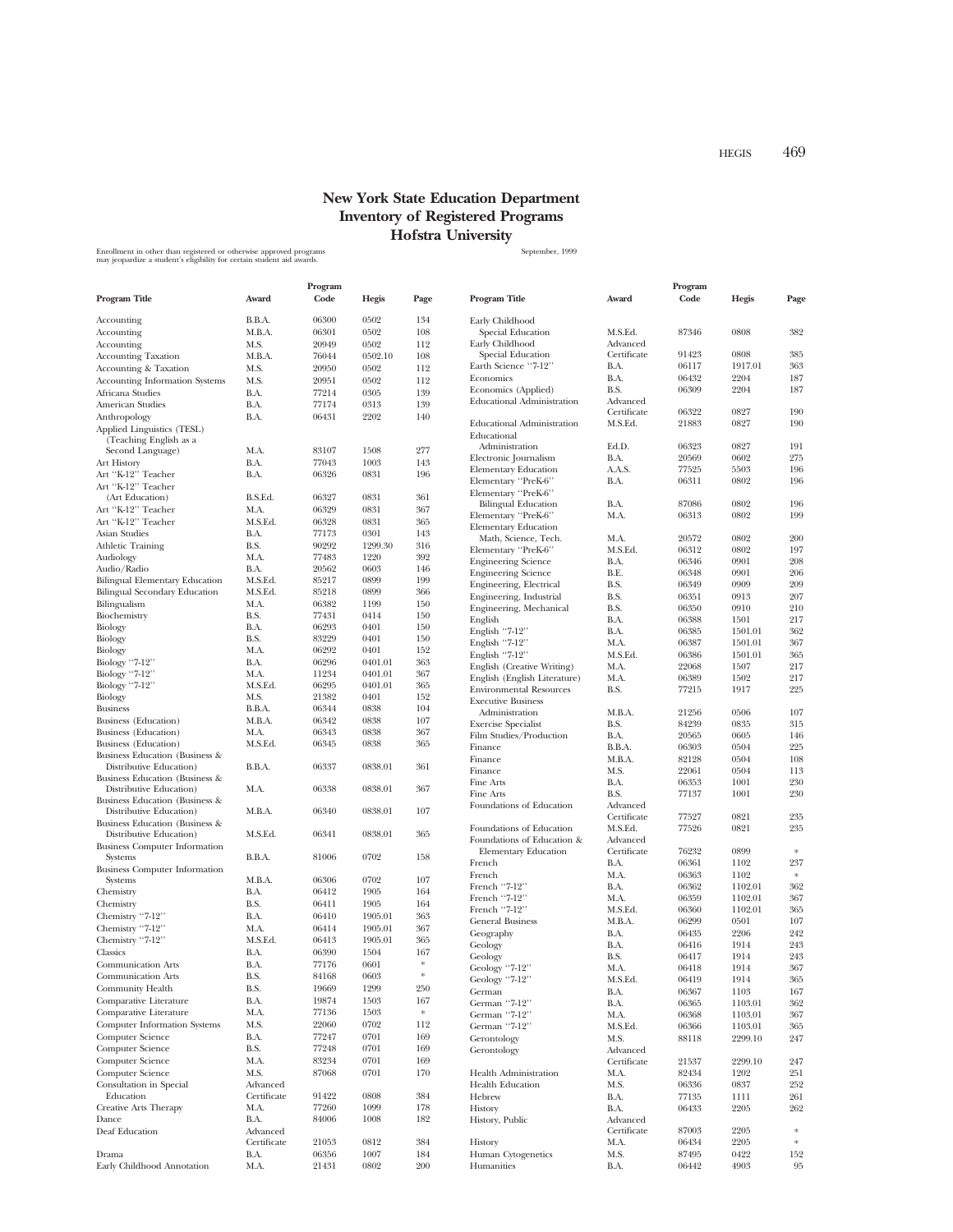|                                           |                         | Program        |              |            |
|-------------------------------------------|-------------------------|----------------|--------------|------------|
| Program Title                             | Award                   | Code           | Hegis        | Page       |
|                                           |                         |                |              |            |
| Humanities                                | M.A.                    | 06443          | 4903         | 267        |
| Human Resources Management                | M.S.                    | 22062          | 0515         | 113        |
| <b>Ibero-American Studies</b>             | B.A.                    | 86350          | 0399         | 376        |
| Industrial/Organizational                 |                         |                |              |            |
| Psychology                                | M.A.                    | 92354          | 2008         | 331        |
| Interdisciplinary Studies,<br>New College | B.A.                    | 82013          | 4901         | 95         |
| Interdisciplinary Studies,                |                         |                |              |            |
| New College                               | M.A.                    | 06119          | 4901         | 268        |
| <b>International Business</b>             | B.B.A.                  | 06308          | 0513         | 269        |
| <b>International Business</b>             | M.B.A.                  | 82009          | 0513         | 107        |
| Italian                                   | B.A.                    | 06370          | 1104         | 272        |
| Italian "7-12"                            | B.A.                    | 06371          | 1104.01      | 362        |
| Jewish Studies (Judaica)                  | B.A.                    | 77175          | 0399         | 273        |
| Law                                       | J.D.                    | 06384          | 1401         | 128        |
| American Legal Studies                    | LL.M.                   | 21962          | 1499         | 128        |
| <b>International Law</b>                  | LL.M.                   | 21961          | 1499         | 128        |
| Liberal Arts                              | B.A.                    | 77216          | 4901         | 277        |
| Liberal Arts, University                  |                         |                |              |            |
| Without Walls                             | B.A.                    | 06439          | 4901         | 101        |
| Liberal Arts, University                  |                         |                |              |            |
| Without Walls                             | B.S.                    | 78070          | 4901         | 101        |
| Managed Care                              | Advanced                |                |              |            |
|                                           | Diploma                 | 20244          | 1202         | 253        |
| Management                                | B.B.A.                  | 06305          | 0506         | 282        |
| Management                                | M.B.A.                  | 82129          | 0506         | 107        |
| Management (Hauppague)                    | M.B.A.                  | 19287          | 0506         | 107        |
| Marketing                                 | B.B.A.                  | 06307          | 0509         | 287        |
| Marketing                                 | M.B.A.                  | 82130          | 0509         | 107        |
| Marketing Research                        | M.S.                    | 22063          | 0509         | 113        |
| Marriage & Family Therapy                 | Advanced<br>Certificate | 86077          | 2104.10      | 291        |
| Marriage & Family Therapy                 | M.A.                    | 82523          | 2104.10      | 291        |
| Mass Media Studies                        | B.A.                    | 20570          | 0601         | 294        |
| Mathematics                               | B.A.                    | 06397          | 1701         | 296        |
| Mathematics                               | B.S.                    | 06401          | 1701         | 296        |
| Mathematics                               | M.A.                    | 06402          | 1701         | 297        |
| Mathematics, Applied                      | M.S.                    | 90085          | 1703         | 297        |
| Mathematics "7-12"                        | B.A.                    | 06398          | 1701.01      | 363        |
| Mathematics "7-12"                        | M.A.                    | 06400          | 1701.01      | 367        |
| Mathematics "7-12"                        | M.S.Ed.                 | 06399          | 1701.01      | 365        |
| Middle School Extension,                  | Advanced                |                |              |            |
| grades 5-6                                | Certificate             | 19805          | 0899         | 368        |
| Middle School Extension,                  | Advanced                |                |              |            |
| grades 7-9                                | Certificate             | 19806          | 0844         | 201        |
| Music                                     | B.A.                    | 06354          | 1005         | 303        |
| Music                                     | B.S.                    | 06355          | 1005         | 304        |
| Music "K-12" Teacher                      | B.A.                    | 06332          | 0832         | 363        |
| Music "K-12" Teacher                      | B.S.Ed.                 | 06331          | 0832         | 363        |
| Music "K-12" Teacher                      | M.A.                    | 06333          | 0832         | 367        |
| Music "K-12" Teacher                      | M.S.Ed.                 | 06330          | 0832         | 365        |
| Natural Science                           | B.A.                    | 06440          | 4902         | 99         |
| Natural Science                           | M.A.                    | 06441          | 4902         | $\ast$     |
| Philosophy                                | B.A.                    | 06395          | 1509         | 311        |
| Physical Education                        | M.S.                    | 87061          | 0835         | 317        |
| Physical Education<br>Teacher "K-12"      | B.S.Ed.                 | 06335          | 0835         | 314        |
|                                           |                         |                |              | 325        |
| Physics                                   | B.A.                    | 06406          | 1902<br>1902 |            |
| Physics, Applied<br>Physics "7-12"        | B.S.<br>B.A.            | 06121<br>06407 | 1902.01      | 325<br>363 |
| Physics "7-12"                            | M.A.                    | 06405          | 1902.01      | 367        |
| Physics "7-12"                            | M.S.Ed.                 | 06404          | 1902.01      | 365        |
| <b>Political Science</b>                  | B.A.                    | 06436          | 2207         | 327        |
| Postsecondary Transition                  | Advanced                |                |              |            |
| Specialist                                | Certificate             | 19961          | 0899         | 385        |
| Print Journalism                          | B.A.                    | 20568          | 0602         | 275        |
| Program Evaluators, Program               |                         |                |              |            |
| to Prepare                                | M.S.Ed.                 | 78392          | 0824         | 357        |
| Psychology                                | B.A.                    | 06420          | 2001         | 331        |
| Psychology                                | M.A.                    | 06421          | 2001         | 331        |
| Psychology, Clinical-School               | Ph.D.                   | 81073          | 2099         | 333        |
| Psychology, School-Community              | M.S.                    | 20796          | 2099         | 332        |
| Psychology, School-Community              | Psy.D.                  | 19578          | 2099         | 334        |
| Reading, Language, and                    |                         |                |              |            |
| Cognition                                 | Ed.D.                   | 13809          | 0830         | 348        |
|                                           |                         |                |              |            |

|                                 |                         | Program |              |          |
|---------------------------------|-------------------------|---------|--------------|----------|
| Program Title                   | Award                   | Code    | Hegis        | Page     |
|                                 |                         |         |              |          |
| Reading, Language, and          |                         |         |              |          |
| Cognition                       | Ph.D.                   | 13810   | 0830         | 349      |
| Reading Teacher                 | Advanced                |         |              |          |
|                                 | Certificate             | 13808   | 0830         | 347      |
| Reading, Language, and          |                         |         |              |          |
| <b>Cognition Teacher</b>        | M.A.                    | 13806   | 0830         | 347      |
| Reading Teacher                 | M.S.Ed.                 | 13807   | 0830         | 346      |
| Reading Teacher/                |                         |         |              |          |
| Special Education               | M.S.Ed.                 | 79300   | 0830.01      | 346      |
| Rehabilitation Administration   | Advanced                |         |              |          |
|                                 | Certificate             | 21517   | 0506         | 353      |
| Rehabilitation Counseling       | M.S.Ed.                 | 77761   | 2104.10      | 352      |
| Russian                         | B.A.                    | 06116   | 1106         | 167      |
| Russian "7-12"                  | B.A.                    | 06378   | 1106.01      | 362      |
| Russian "7-12"                  | M.A.                    | 06380   | 1106.01      | 367      |
| Russian ''7-12''                | M.S.Ed.                 | 06379   | 1106.01      | 365      |
| School Administrator            | Advanced                |         |              |          |
| & Supervisor                    | Certificate             | 06324   | 0828         | 190      |
| School and Community            |                         |         |              | $\ast$   |
| <b>Health Education</b>         | B.S.                    | 86010   | 0837         |          |
| School Counselor                | Advanced<br>Certificate | 06319   | 0826.01      | 175      |
| School Counselor                | M.S.Ed.                 | 06318   | 0826.01      | 174      |
| School Counselor                | Advanced                |         |              |          |
| <b>Bilingual Extension</b>      | Certificate             | 19832   | 0899         | 175      |
| School Health Education         | B.S.                    | 19772   | 0837         | 249      |
| School Psychologist             | M.A.                    | 06321   | 0826.02      | 332      |
| School Psychologist             | Ph.D.                   | 06320   | 0826.02      | 333      |
| Secretarial and Office Subjects |                         |         |              |          |
| (Business Education)            | B.S.Ed.                 | 06339   | 0838         | 361      |
| Sex Counseling                  | Advanced                |         |              |          |
|                                 | Certificate             | 82529   | 2104.10      | 292      |
| Social Studies "7-12"           | B.A.                    | 02359   | 2201.01      | 364      |
| Social Studies "7-12"           | M.A.                    | 02357   | 2201.01      | 367      |
| Social Studies "7-12"           | M.S.Ed.                 | 02142   | 2201.01      | 365      |
| Sociology                       | B.A.                    | 06437   | 2208         | 373      |
| Spanish                         | B.A.                    | 06375   | 1105         | 376      |
| Spanish                         | M.A.                    | 06374   | 1105         | $\ast$   |
| Spanish "7-12"                  | B.A.                    | 06372   | 1105.01      | 362      |
| Spanish "7-12"                  | M.A.                    | 06376   | 1105.01      | 367      |
| Spanish "7-12"                  | M.S.Ed.                 | 06373   | 1105.01      | 365      |
| Special Education               |                         |         |              |          |
| & Art Therapy                   | M.S.Ed.                 | 86078   | 0899         | 382      |
| Special Education Assessment    | Advanced                |         |              |          |
| and Diagnosis                   | Certificate             | 91561   | 0808         | 385      |
| Special Education               | M.P.S.                  | 81473   | 0808         | 380      |
| Special Education, Teachers of  | M.S.Ed.                 | 06314   | 0808         | 381      |
| Special Education, Teachers of  | M.A.                    | 06315   | 0808         | 383      |
| Special Education, Teachers of  | Advanced                |         |              |          |
|                                 | Certificate             | 78716   | 0808         | 384      |
| Speech Communication &          |                         |         |              |          |
| <b>Rhetorical Studies</b>       | B.A.                    | 20571   | 0601         | 390      |
| Speech Communication &          |                         |         |              |          |
| Education                       | B.A.                    | 20561   | 1506         | 364      |
| Speech-Language Pathology       | B.A.                    | 81105   | 1220         | 392      |
| Speech-Language Pathology       | M.A.                    | 77482   | 1220         | 392      |
| Speech & Hearing Handicapped,   |                         |         |              |          |
| Teachers of                     | M.A.                    | 06317   | 0815         | 393      |
| Speech and Hearing Handicapped  |                         |         |              |          |
| with Bilingual Extension,       | Advanced                |         |              |          |
| Teachers of                     | Certificate             | 22483   | 0815         | 393      |
| Taxation                        | M.S.                    | 20952   | 0502.10      | 112      |
| Teaching of English as a Second |                         |         |              |          |
| Language (TESL)                 | M.S.Ed.                 | 83108   | 1508         | 366      |
| <b>Teaching of Writing</b>      | M.A.                    | 87500   | 0899         | 400      |
| Teaching of Writing             | Advanced                |         |              |          |
|                                 | Certificate             | 87501   | 0899<br>4999 | 401<br>* |
| Technology and Public Policy    | B.S.                    | 79551   |              |          |
| <b>Theater Arts</b>             | B.F.A.                  | 06358   | 1007         | 184      |
| Video/Television                | B.A.                    | 20563   | 0603         | 146      |
| Video/Television                | B.S.                    | 20564   | 0603         | 146      |
| Video/Television & Business     | B.S.                    | 20567   | 0605         | 146      |
| Video/Television & Film         | B.S.                    | 20566   | 0605         | 146      |
|                                 |                         |         |              |          |

 $\overline{\hbox{ $*\rm{No}$ new students being admitted at this time.}}$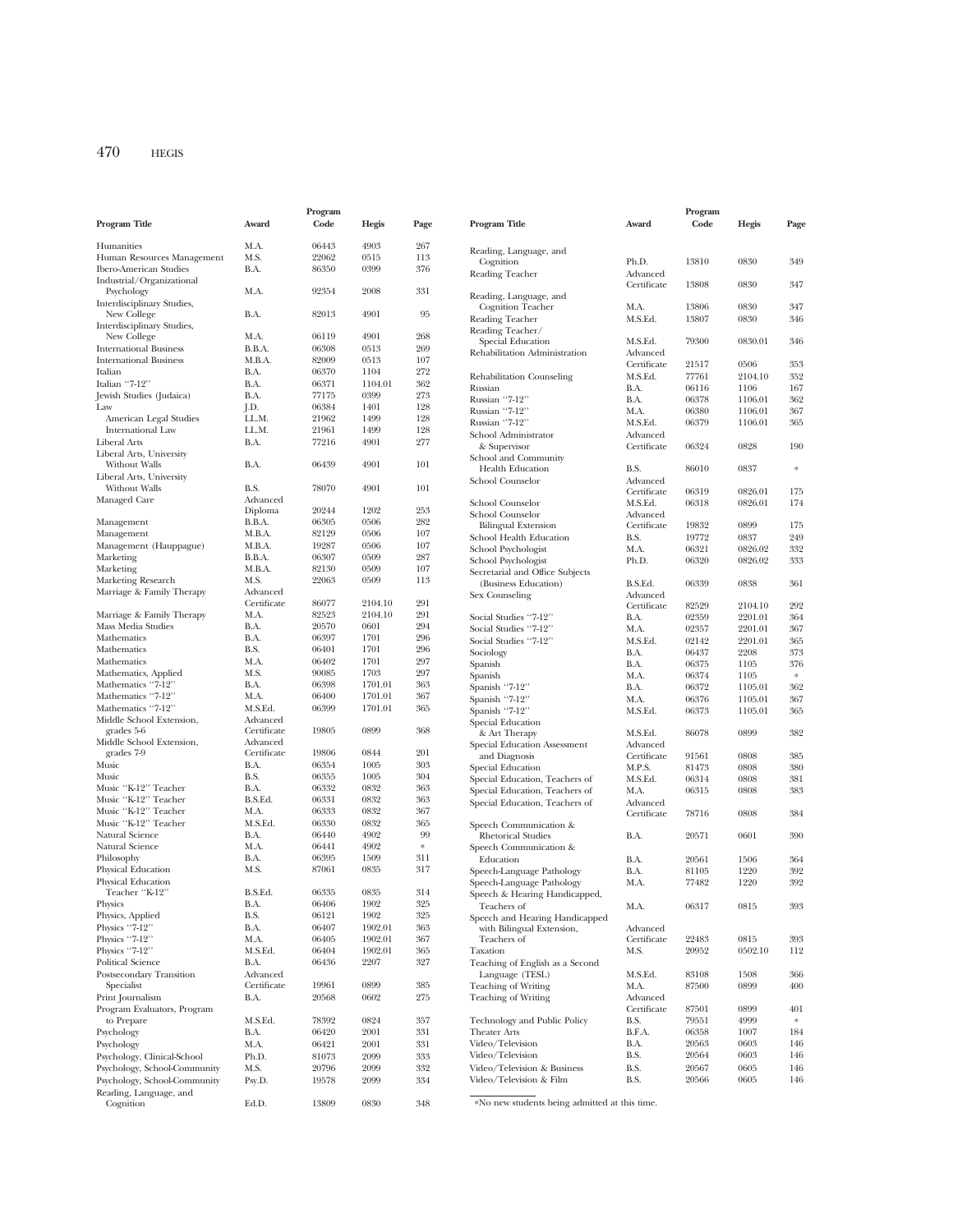## Index

| Absences (see Attendance)                                     | 63         |
|---------------------------------------------------------------|------------|
| Academic Advisement                                           | 14         |
| Academic Calendar<br>52, inside covers                        |            |
| Academic Chairs and Distinguished Professorships              | 424        |
| <b>Academic Honesty</b>                                       | 51         |
| <b>Academic Honors</b>                                        | 67         |
| Academic Organization                                         | 8          |
| Academic Projects, Special                                    | 134        |
| Acceptance Fee (see Tuition Deposit)                          | 26         |
| Accounting, Taxation, and Business Law                        | 134        |
| Accounting & Taxation                                         | 112        |
| <b>Accounting Certificate Program</b>                         | 11         |
| <b>Accounting Information Systems</b>                         | 112        |
| Accreditation                                                 | 3          |
| <b>Activity Fee</b>                                           | 26         |
| Address, Change of                                            | 51         |
| Administration and Policy Studies                             | 138        |
| Administrative Staff                                          | 414        |
| Admission to the University                                   |            |
| Graduate                                                      | 73         |
| <b>High School</b>                                            | 55         |
| Part-time                                                     | 10, 57     |
| <b>Summer Sessions</b>                                        | 10         |
| Transfer                                                      | 57         |
| Undergraduate                                                 | 55         |
| Advanced Certificate                                          |            |
| Consultation in Special Education                             | 384        |
| Deaf Education                                                | 384<br>385 |
| Early Childhood Special Education<br>Gerontology              | 247        |
| Middle School Extension, grades 5-6                           | 368        |
| Middle School Extension, grades 7-9                           | 201        |
| Postsecondary Transition Specialist                           | 385        |
| Public History                                                | 262        |
| School Counselor Bilingual Extension                          | 175        |
| Special Education Assessment and Diagnosis                    | 385        |
| Teaching of Writing                                           | 401        |
| Advanced Placement                                            | 55         |
| Advanced Standing Policy (See Transfer Credit Policy)         | 58         |
| Advanced Standing (Transfer Credit) for Core Courses          | 86         |
| <b>Advanced Study Programs</b>                                | 75         |
| Counseling                                                    | 175        |
| <b>Educational Administration</b><br>Foundations of Education | 190<br>235 |
| Reading                                                       | 347        |
| Sex Counseling                                                | 292        |
| Special Education                                             | 384        |
| Advisement, University                                        | 14         |
| Africana Studies                                              | 139        |
| Alumni Relations                                              | 13         |
| Ambassador Program                                            | 14         |
| <b>American Studies</b>                                       | 139        |
|                                                               | 140        |
| Anthropology                                                  |            |
| Application Fee                                               | 26         |
| Application for Graduation<br>Graduate                        | 79         |
| Undergraduate                                                 | 67         |
|                                                               |            |

| <b>Applied Economics</b>                                         | 187        |
|------------------------------------------------------------------|------------|
| <b>Applied Linguistics</b>                                       | 277        |
| <b>Applied Mathematics</b>                                       | 297        |
| <b>Applied Physics</b>                                           | 325        |
| Applied Science, Associate Degree                                | 196        |
| Arabic                                                           | 143        |
| Army Cooperative Program                                         | 56         |
| Art Education                                                    | 361        |
| Art History and Humanities                                       | 143        |
| Asian Studies                                                    | 143        |
| Associate in Applied Science                                     | 196        |
| Astronomy                                                        | 145        |
| Athletics, Intercollegiate                                       | 16         |
| <b>Athletic Training</b>                                         | 316        |
| Attendance                                                       | 63         |
| Attendance at Another College                                    | 64         |
| Audiology or Speech-Language Pathology                           | 392        |
| Audio/Video/Film                                                 | 146        |
| Auditing                                                         | 51         |
| Availability of Records                                          | 54         |
| Average, Cumulative Grade Point                                  |            |
| Graduate<br>Undergraduate                                        | 76<br>62   |
| Awards                                                           | 48         |
| Axinn Library, Joan and Donald E.                                | 22         |
| Baccalaureate Degrees with Distinction                           | 69         |
| <b>Bachelor</b> of Arts                                          | 82         |
| Africana Studies                                                 | 139        |
| American Studies                                                 | 139        |
| Anthropology                                                     | 140        |
| <b>Art History</b>                                               | 143        |
| Asian Studies<br>Audio/Radio                                     | 143<br>146 |
| Biology                                                          | 150        |
| Broadcast Journalism                                             | 275        |
| Chemistry                                                        | 164        |
| Classics                                                         | 167        |
| Comparative Literature<br>Computer Science                       | 167<br>169 |
| Dance                                                            | 182        |
| Drama                                                            | 184        |
| Economics                                                        | 187        |
| Education                                                        | 196        |
| Elementary and Bilingual Education<br><b>Engineering Science</b> | 196<br>208 |
| English                                                          | 217        |
| Film Studies and Production                                      | 146        |
| Fine Arts<br>French                                              | 230<br>237 |
| Geography                                                        | 242        |
| Geology                                                          | 243        |
| German                                                           | 167        |
| Hebrew<br>History                                                | 261<br>262 |
| <b>Ibero-American Studies</b>                                    | 376        |
| Italian                                                          | 272        |
| Jewish Studies                                                   | 273        |
| Liberal Arts<br>Major                                            | 277<br>82  |
|                                                                  |            |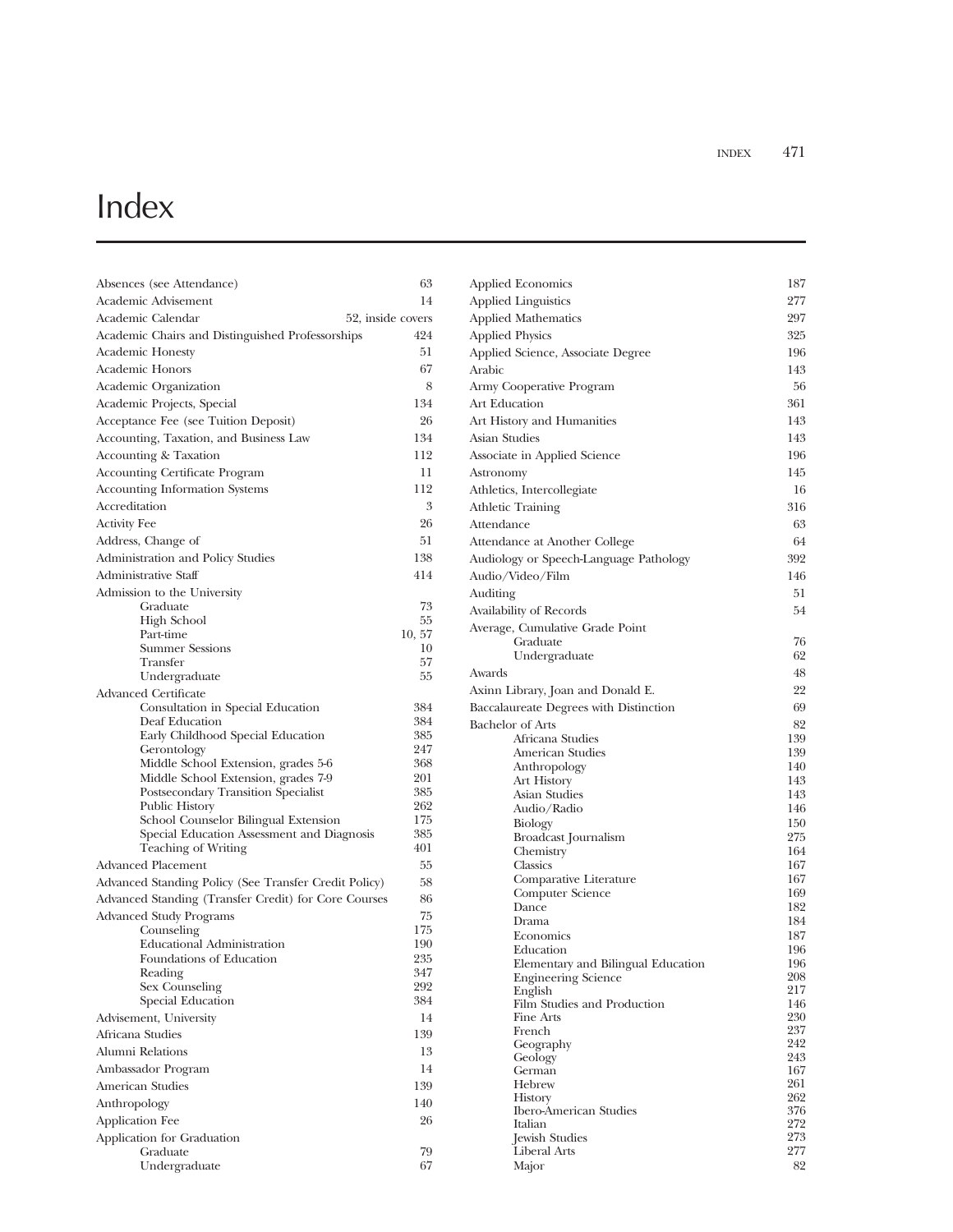| Mathematics                                                   | 296        |
|---------------------------------------------------------------|------------|
| Minor                                                         | 82         |
| Music                                                         | 303        |
| New College<br>Philosophy                                     | 90<br>311  |
| Physics                                                       | 325        |
| <b>Political Science</b>                                      | 327        |
| Print Journalism                                              | 275        |
| Psychology                                                    | 331        |
| Russian                                                       | 167        |
| Sociology                                                     | 373        |
| Spanish                                                       | 376        |
| Speech Communication and Rhetorical Studies                   | 390        |
| Speech Communication Education                                | 364<br>392 |
| Speech-Language-Hearing Sciences<br>Speech-Language Pathology | 392        |
| Video/Television                                              | 146        |
| Bachelor of Business Administration                           | 104        |
| Accounting                                                    | 134        |
| <b>Business Computer Information Systems</b>                  | 158        |
| <b>Business Education</b>                                     | 361        |
| Finance                                                       | 225        |
| <b>International Business</b>                                 | 269        |
| Major                                                         | 104        |
| Management                                                    | 282        |
| Marketing                                                     | 287        |
| Minor                                                         | 105        |
| Bachelor of Engineering                                       | 86         |
| <b>Bachelor of Fine Arts</b>                                  |            |
| <b>Theater Arts</b>                                           | 184        |
| <b>Bachelor</b> of Science                                    | 86<br>187  |
| <b>Applied Economics</b><br><b>Applied Physics</b>            | 325        |
| <b>Athletic Training</b>                                      | 316        |
| Biochemistry                                                  | 150        |
| Biology                                                       | 150        |
| Chemistry                                                     | 164        |
| Community Health                                              | 250        |
| Computer Science                                              | 169        |
| Computer Science and Mathematics                              | 296        |
| Electrical Engineering                                        | 209        |
| <b>Environmental Resources</b><br><b>Exercise Specialist</b>  | 225<br>315 |
| Fine Arts                                                     | 230        |
| Geology                                                       | 243        |
| <b>Industrial Engineering</b>                                 | 207        |
| Major                                                         | 86         |
| Mathematics                                                   | 296        |
| Mechanical Engineering                                        | 210        |
| Minor                                                         | 82         |
| <b>Music</b>                                                  | 304        |
| School Health Education                                       | 249        |
| Video/Television                                              | 146<br>146 |
| Video/Television and Business<br>Video/Television and Film    | 146        |
| Bachelor of Science in Education                              | 124        |
| Fine Arts                                                     | 361        |
| <b>Music</b>                                                  | 363        |
| Teaching of Physical Education                                | 314        |
| Teaching of Secretarial and Office Subjects                   | 361        |
| Bachelor's Programs                                           | 60         |
| Band (see Musical Organizations)                              | 25         |
| <b>Bilingual Elementary Education</b>                         | 199        |
|                                                               |            |
| Bilingual Secondary Education                                 | 366        |
| Bilingualism                                                  | 149        |
| Binding Fee for Master's Essay                                | 27         |
| Biochemistry                                                  | 150        |

| Biology                                                                        | 150                      |
|--------------------------------------------------------------------------------|--------------------------|
| Biomedical                                                                     | 206                      |
| <b>Board of Trustees</b>                                                       | 6                        |
| <b>Books and Supplies</b>                                                      | 27                       |
| <b>Bookstore</b>                                                               | 14                       |
| Buckley Amendment (see Availability of Records)                                | 54                       |
| <b>Bulletin of First Matriculation</b>                                         | 73                       |
| <b>Bulletin of First Registration</b>                                          | 66                       |
| <b>Business Administration</b>                                                 |                          |
| Bachelor                                                                       | 104                      |
| Master                                                                         | 107                      |
| Master/Juris Doctor                                                            | 110                      |
| Business Computer Information Systems and<br><b>Quantitative Methods</b>       | 158                      |
| <b>Business Education</b>                                                      | 361                      |
| <b>Business Law</b>                                                            | 163                      |
| Business, Frank G. Zarb School of                                              | 102                      |
| Accounting                                                                     | 134                      |
| <b>Business Computer Information Systems</b>                                   | 158                      |
| <b>Business Law</b>                                                            | 163<br>225               |
| Finance<br><b>General Business</b>                                             | 241                      |
| <b>International Business</b>                                                  | 269                      |
| Major                                                                          | 104                      |
| Management                                                                     | 282                      |
| Marketing                                                                      | 287                      |
| Minor                                                                          | 105                      |
| Quantitative Methods<br>Taxation (see Accounting)                              | 344<br>108               |
| Business Studies, Center for                                                   | 11                       |
| Cafeterias (see Food Services)                                                 | 15                       |
|                                                                                |                          |
| Calendar, Academic                                                             | 52, inside covers<br>413 |
| Campus Map                                                                     |                          |
| Career Planning<br>(see Career Counseling Center, 15<br>and Career Center, 14) |                          |
| Center/Clinic/Institute                                                        |                          |
| <b>Business Studies</b>                                                        | 11                       |
| Career                                                                         | 14                       |
| Career Counseling                                                              | 15                       |
| Child Care Institute, Diane Lindner-Goldberg                                   | 15                       |
| Cultural                                                                       | 24                       |
| Gerontology                                                                    | 21<br>21                 |
| Health (See Wellness Center)<br>Psychological Evaluation, Research, and        |                          |
| Counseling                                                                     | 23                       |
| Reading/Communications Resource                                                | 23                       |
| Reading/Writing Learning                                                       | 23                       |
| Special Education and Rehabilitation                                           | 23                       |
| Speech-Language-Hearing                                                        | 23<br>20                 |
| Student                                                                        |                          |
| Certificate of Advanced Study<br>Counseling                                    | 175                      |
| <b>Educational Administration</b>                                              | 190                      |
| Foundations of Education                                                       | 235                      |
| Certification, New York State                                                  | 21, 120                  |
| Certified Employee Benefit Specialist (CEBS)                                   | 11                       |
| Change of Address                                                              | 51                       |
| Change of Major/Minor/Specialization/                                          |                          |
| Concentration/Degree                                                           | 51                       |
| Change of Program                                                              | 63                       |
| Chaplains                                                                      | 15                       |
| Chemistry                                                                      | 164                      |
| Child Care Institute, Lindner-Goldberg                                         | 15                       |
|                                                                                |                          |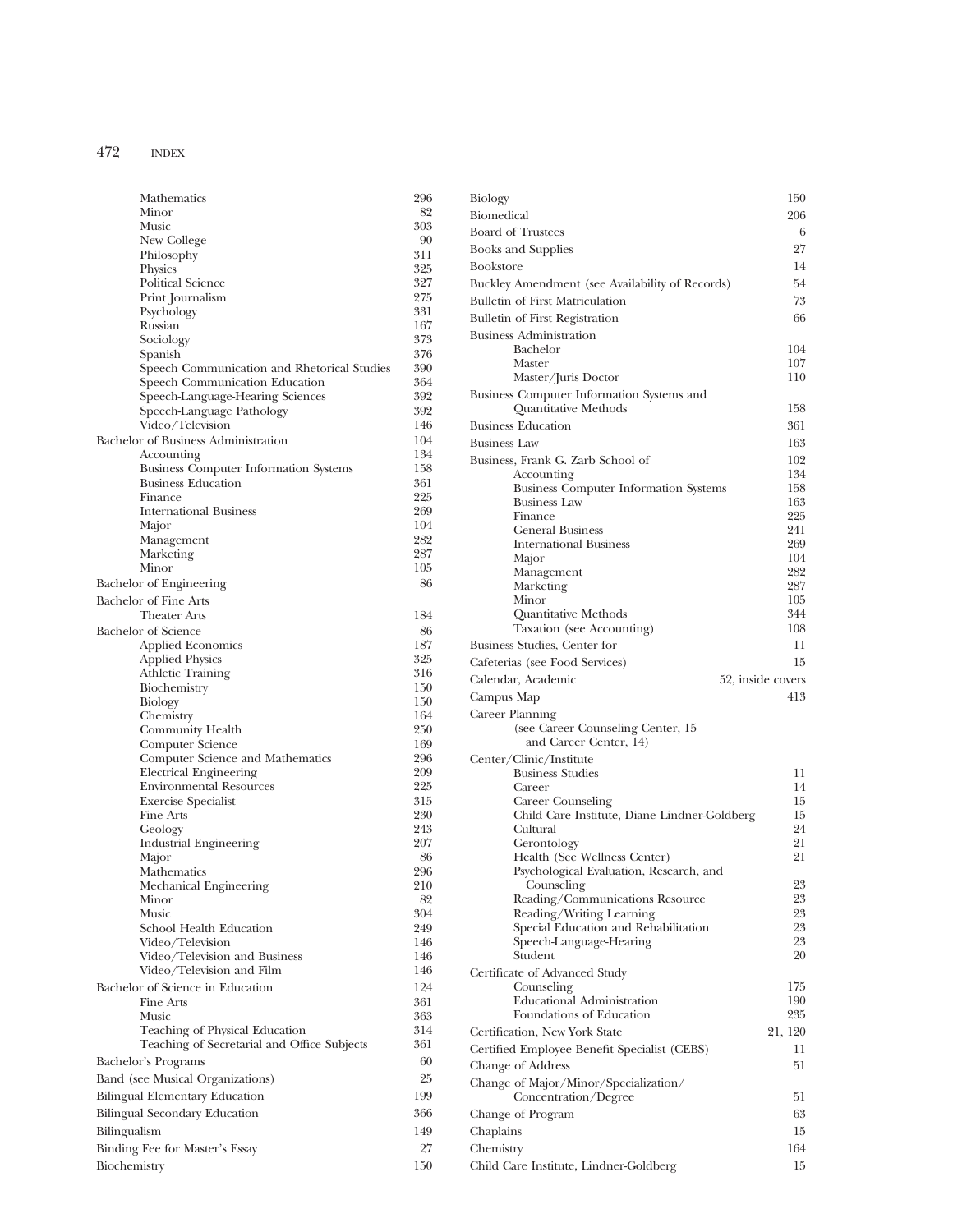| Chinese                                      | 166           |
|----------------------------------------------|---------------|
| Choosing a Program                           | 60            |
| Chorus (see Musical Organization)            | 25            |
| Civil Engineering                            | 207           |
| <b>Class Schedules</b>                       | 52            |
| Class Standing                               | 64            |
| Clinical and School Psychology               | 333           |
| College of Liberal Arts and Sciences         | 81            |
| Commencement                                 | 67            |
| Common Hour                                  | 52            |
| Communication, School of                     | 115           |
| Audio/Video/Film                             | 146           |
| Journalism and Mass Media Studies            | 274           |
| Speech Communication and Rhetorical Studies  | 390           |
| Community Health                             | 250           |
| Comparative Literature                       | 168           |
| Comparative Literature and Languages         | 167           |
| Comprehensive Examination                    | 80            |
| Computer Engineering                         | 210           |
| Computer Science                             | 169           |
| Computer Science and Mathematics             | 296           |
| <b>Computer Services</b>                     | 21            |
| Computer Studies—Microcomputer Applications  | 12            |
| Consultation in Special Education            | 384           |
| Continuing Education, University College for | 10            |
| Continuing Engineering Education             | 12            |
| Core Courses                                 | 84, 85        |
| Core Curriculum                              | 82            |
| (Advanced Standing, Transfer Credit)         |               |
| HCLAS; Zarb School of Business               | 86, 105       |
| Counseling                                   | 174           |
| Counseling, Research, Special Education, and |               |
| Rehabilitation                               | 177           |
| Course Numbering System                      | 53            |
| Creative Arts Therapy                        | 178           |
| Creative Writing and Literature              | 217           |
| Credit by Examination                        |               |
| Graduate<br>Undergraduate                    | 74<br>55      |
| Credit for Prior Learning                    | 56            |
| Credits, Transfer                            |               |
| Graduate                                     | 74            |
| Undergraduate                                | 58            |
| Cultural Center, Hofstra                     | 24            |
| Cumulative Grade Point Average               |               |
| Graduate                                     | 76            |
| Undergraduate                                | 62            |
| Curriculum and Teaching                      | 180           |
| Curriculum Evaluation                        | 53            |
| Dance                                        | 182           |
| David Filderman Gallery                      | 24            |
| Day Program (see Full-Time Study)            | 9, 52, 55, 73 |
| Deaf Education                               | 384           |
| Dean of Students                             | 15            |
| Dean's List                                  | 67            |
| Dean's Scholars                              | 69            |
| Degree Requirements<br>Associate             | 196           |
| Bachelor                                     | 60            |
| Master                                       | 77            |
| Doctoral                                     | 79            |

| Degrees                                                      |              |
|--------------------------------------------------------------|--------------|
| Associate in Applied Science                                 | 196          |
| <b>Bachelor</b> of Arts                                      | 60, 82       |
| Bachelor of Business Administration                          | 104<br>86    |
| Bachelor of Engineering<br>Bachelor of Fine Arts             | 86           |
| <b>Bachelor of Science</b>                                   | 86           |
| Bachelor of Science in Education                             | 124          |
| Doctor of Education                                          | 79           |
| Doctor of Philosophy                                         | 79           |
| Master of Arts                                               | 87           |
| Master of Arts: Education                                    | 126          |
| Master of Business Administration                            | 107          |
| Master of Professional Studies                               | 127          |
| Master of Science                                            | 87, 111, 126 |
| Master of Science in Education                               | 124, 126     |
| Degrees with Distinction                                     |              |
| Bachelor<br>Master                                           | 69<br>77     |
|                                                              |              |
| Degrees, Dual and Dual Majors                                | 60           |
| Dempster Hall for Communications                             | 15           |
| Departmental Honors Program                                  | 69           |
| Diploma or Certificate Replacement                           | 27           |
| Disabled, Program for the (see PHED)                         | 18           |
| Dismissal, Undergraduate, Graduate                           | 63,76        |
| Distinguished Professorships                                 | 424          |
| Division of                                                  |              |
| <b>Humanities</b>                                            | 81           |
| Natural Sciences, Mathematics, Engineering                   |              |
| and Computer Sciences                                        | 81           |
| Social Sciences                                              | 81           |
| Doctor of Education in                                       |              |
| <b>Educational Administration</b>                            | 191          |
| Reading, Language, and Cognition                             | 348          |
| Doctor of Philosophy in                                      |              |
| Psychology                                                   | 333          |
| Reading, Language, and Cognition                             | 349          |
| Doctor of Psychology in School-Community Psychology          | 334          |
| Doctoral Programs                                            | 79           |
| Dormitories (see Residential Life)                           | 19           |
|                                                              |              |
| Drama                                                        | 184          |
| Dropped for Scholarship (see Dismissal)                      | 63           |
| Dual Majors and Dual Degrees                                 | 60           |
| <b>Early Admission</b>                                       | 55           |
| Early Childhood Special Education                            | 382          |
| Early Childhood Special Program                              | 198          |
| Early Decision Admission                                     | 55           |
| Economics                                                    | 187          |
|                                                              |              |
| Education and Allied Human Services, School of<br>Counseling | 119<br>174   |
| Creative Arts Therapy                                        | 178          |
| <b>Educational Administration</b>                            | 190          |
| Elementary and Early Childhood Education                     | 196          |
| Foundations of Education                                     | 234          |
| Health Professions and Family Studies                        | 249          |
| Marriage and Family Therapy                                  | 291          |
| Physical Education and Sport Sciences                        | 314          |
| Reading                                                      | 346          |
| Rehabilitation Counseling                                    | 352          |
| Research                                                     | 357          |
| Secondary Education                                          | 360          |
| Special Education                                            | 380          |
| Writing                                                      | 400          |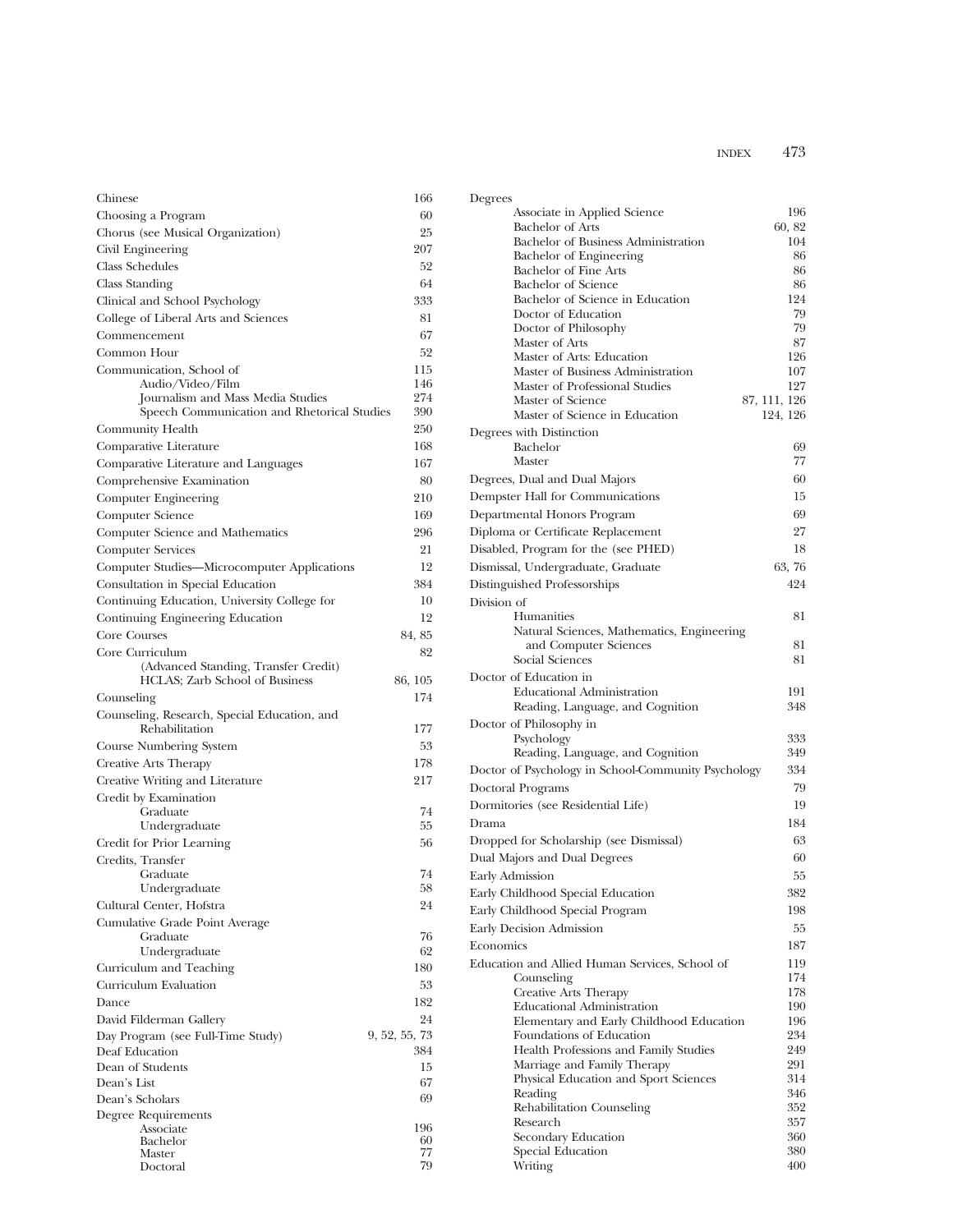| Education Abroad (see International Study)                         | 17         |
|--------------------------------------------------------------------|------------|
| Educational Administration                                         | 190        |
| <b>Educational Psychology</b>                                      | 177        |
| <b>Educational Services</b>                                        | 21         |
| <b>Educational Studies Program</b>                                 | 195        |
| Elective                                                           | 52         |
| <b>Electrical Engineering</b>                                      | 209        |
| Electron Microscopy                                                | 152        |
| Elementary and Bilingual Education                                 | 199        |
| Elementary and Early Childhood Education                           | 198        |
| ELP (English Language Program)                                     | 223        |
| <b>Emily Lowe Gallery</b>                                          | 24         |
| <b>Employment Opportunities</b>                                    |            |
| (see Career Center)                                                | 14<br>206  |
| Engineering                                                        |            |
| Engineering, Continuing Education                                  | 12<br>209  |
| Engineering, Electrical                                            |            |
| Engineering, Industrial                                            | 207        |
| Engineering, Mechanical                                            | 210<br>206 |
| <b>Engineering Science</b>                                         | 216        |
| English                                                            | 217        |
| English and American Literature<br>English and Creative Writing    | 217        |
| <b>English Education</b>                                           | 362        |
|                                                                    | 223        |
| English Language Program (ELP)                                     | 207        |
| <b>Environmental Engineering</b><br><b>Environmental Resources</b> | 225        |
| Essay, Master's                                                    | 79         |
| Examinations                                                       |            |
| Advanced Placement                                                 | 55         |
| College-Level Equivalency Program (CLEP)                           | 56         |
| Comprehensive                                                      | 80         |
| Graduate Management Admission Test<br>New York State Proficiency   | 11<br>56   |
| Exclusion from the University                                      | 66         |
| <b>Executive Master of Business Administration</b>                 | 110        |
| <b>Exercise Specialist</b>                                         | 315        |
| Expenses (see Tuition and Fees)                                    | 26         |
| <b>Facilities and Services</b>                                     | 14         |
| <b>Faculty Listing</b>                                             | 427        |
| The Family Education Rights and Privacy Act (FERPA)                | 479        |
| Family Therapy, Master's Degree                                    | 291        |
| Family Therapy, Post-Master's Degree                               | 292        |
| Family Education Rights and Privacy Act                            |            |
| (see Availability of Records)                                      | 54         |
| Federal Perkins Loan Program                                       | 30         |
| Federal Work Study                                                 | 31         |
| Fees                                                               | 26         |
| Filderman Gallery                                                  | 24         |
| Film Production (see School of Communication)                      | 115        |
| Final Semester Registration                                        |            |
| Graduate (see Application for Graduation)                          | 79         |
| Undergraduate                                                      | 67         |
| Finance                                                            | 225        |
| Finance Certificate Program                                        | 11         |
| Financial Aid                                                      | 28         |
| Fine Arts                                                          | 230        |
| Food Services                                                      | 15         |
| Foreign Language Awards                                            | 48         |

| Foreign Language Education                                          | 362       |
|---------------------------------------------------------------------|-----------|
| Foreign Languages and Literature                                    |           |
| (see Comparative Literature and Languages)                          | 167       |
| Foreign Students (see International Students)                       | 17        |
| Foreign Study (see International Study)<br>Foundations of Education | 17<br>234 |
| French                                                              | 237       |
|                                                                     |           |
| Freshman Advancement                                                | 16        |
| Full- and Half-time Graduate<br><b>Student Status</b>               | 73        |
| <b>Full-Time Study</b>                                              |           |
| Undergraduate                                                       | 9, 52, 55 |
| Graduate                                                            | 9,73      |
| (FYP) First-Year Program                                            | 268       |
| Gallery                                                             |           |
| David Filderman                                                     | 24        |
| <b>Emily Lowe</b>                                                   | 24        |
| <b>General Business</b>                                             | 241       |
| Geography                                                           | 242       |
| Geology                                                             | 243       |
| George Dempster Hall for Communications                             | 15        |
| German                                                              | 246       |
| Gerontology                                                         | 247       |
| Government (see Political Science)                                  | 327       |
| Grade Point Average                                                 | 62,76     |
| Grading System<br>Graduate                                          | 76        |
| Undergraduate                                                       | 61        |
| Graduate                                                            |           |
| Admission                                                           | 73        |
| Courses Taken by Undergraduates                                     | 64        |
| Cumulative or Grade Point Average                                   | 76        |
| Degree Time Limitation<br>Grades                                    | 80<br>76  |
| Programs                                                            | 73        |
| Management Admission Test                                           | 12        |
| Nondegree Study                                                     | 74        |
| <b>Transfer Credit</b>                                              | 74        |
| Graduate Management Admission Test                                  | 12        |
| Graduate Record Examination                                         | 12        |
| Graduation, Application for                                         |           |
| Graduate<br>Undergraduate (see Final                                | 79        |
| Semester Registration)                                              | 67        |
| Grants and Loans                                                    | 30        |
| Greek                                                               | 248       |
| Guidance (Counseling)                                               | 174       |
| <b>Health Administration</b>                                        | 251       |
| Health Center (See Wellness Center)                                 | 21        |
| Health Education                                                    | 252       |
| Health Professions and Family Studies                               | 249       |
| Hebrew                                                              | 261       |
| High School Students, Superior                                      | 57        |
| History                                                             | 261       |
| Hofstra at a Glance                                                 | 7         |
| Hofstra College of Liberal Arts and Sciences                        | 81        |
| Hofstra Cultural Center                                             | 24        |
| Hofstra Museum                                                      | 24        |
| Hofstra USA                                                         | 16        |
| Honesty, Policy on Academic                                         | 51        |
|                                                                     |           |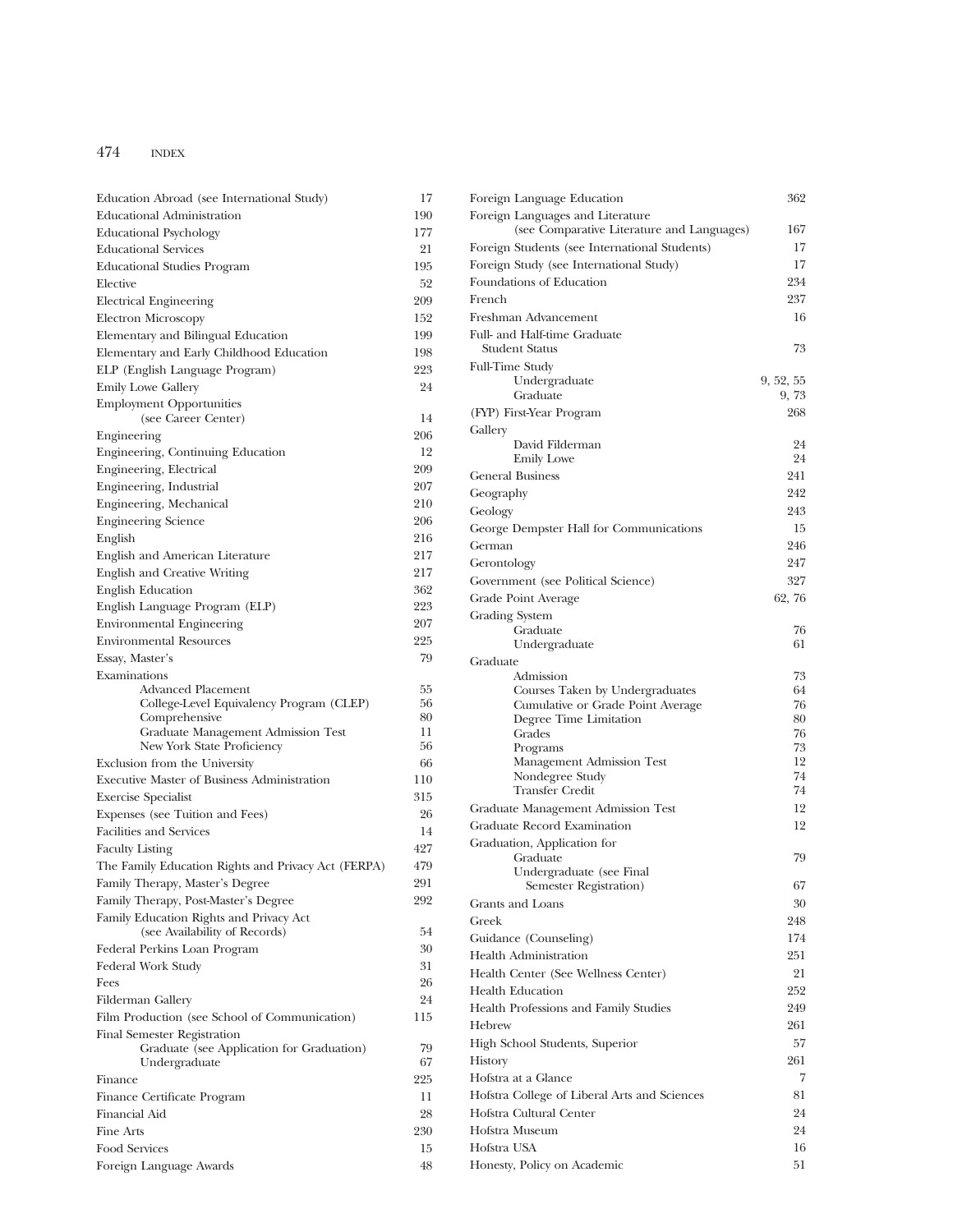| Honor Organizations                                                    |            |
|------------------------------------------------------------------------|------------|
| Graduate                                                               | 77         |
| Undergraduate                                                          | 69         |
| Honors, Bachelor Degree with                                           | 69         |
| Honors, Departmental                                                   | 69         |
| <b>Honors House</b>                                                    | 68         |
| Honors, Master's (see Master's Degree with Distinction)                | 77         |
| Honors, Prizes and Awards                                              | 48         |
| <b>Honors Programs</b>                                                 | 68<br>68   |
| <b>Honors Seminars</b>                                                 | 19         |
| Housing (see Residential Life)<br>Human Cytogenetics                   | 152        |
| Humanities                                                             | 267        |
| Humanities, Division of the                                            | 81         |
| Art History and Humanities                                             | 143        |
| Comparative Literature and Languages                                   | 167        |
| Drama                                                                  | 184        |
| English                                                                | 216<br>230 |
| Fine Arts<br>French                                                    | 237        |
| <b>Ibero-American Studies</b>                                          | 376        |
| Music                                                                  | 303        |
| Spanish                                                                | 376        |
| Human Resources Management Certificate Program                         | 11         |
| <b>Inactive Grades</b>                                                 | 59         |
| <b>Industrial Engineering</b>                                          | 207        |
| Industrial/Organizational Psychology                                   | 331        |
| Infirmary (see Health Services)                                        | 16         |
| Institute of the Arts                                                  | 25         |
| <b>Instructional Areas</b>                                             | 8          |
| Intercollegiate Athletics                                              | 16         |
| <b>Interdisciplinary Programs</b>                                      | 268        |
| Interdisciplinary Studies (M.A.)                                       | 101, 268   |
| <b>International Affairs</b>                                           | 269        |
| <b>International Business</b>                                          | 269        |
| International Business Certificate Program                             | 11         |
| <b>International Students</b>                                          | 17         |
| <b>International Study</b>                                             | 17         |
| Intramural Sports (see Recreation)                                     | 18         |
| Italian                                                                | 272        |
| Italian Studies                                                        | 273        |
| January Session                                                        | 10         |
| Japanese                                                               | 273        |
| Jewish Studies                                                         | 273        |
| Journalism                                                             | 274        |
| Journalism and Mass Media Studies                                      | 294        |
| Judaica (see Jewish Studies)                                           | 273        |
| Juris Doctor/Master of Business Administration                         | 110        |
| Language Laboratory                                                    | 22         |
| Late Registration Fee                                                  | 26         |
|                                                                        |            |
| Latin                                                                  | 276        |
| Law. School of                                                         | 128        |
| Law School Admission Test                                              | 12         |
|                                                                        | 331        |
| Law (see Prelaw Studies)<br>Legal Nurse Consultant Certificate Program | 12         |
| Liberal Arts Colloquia                                                 | 277        |
| <b>Liberal Arts Courses</b>                                            | 53         |
| Liberal Arts, Definition of                                            | 53         |
| Liberal Arts Program                                                   | 277        |

| Library, Joan and Donald E. Axinn                                       | 22              |
|-------------------------------------------------------------------------|-----------------|
| Linguistics                                                             | 277             |
| Linguistics, Applied                                                    | 277             |
| <b>Literacy Studies</b>                                                 | 279             |
| Literature in Translation                                               | 281             |
| Living Accommodations (see Residential Life)                            | 19              |
| Loans                                                                   | 30              |
| Long Island Studies Institute                                           | 24              |
| Lowe Gallery                                                            | 24              |
| Mack Hall, David S.                                                     | 21              |
| Maintaining Matriculation Fee (see also Final<br>Semester Registration) | 26, 67, 79      |
| Major, Change of                                                        | 51              |
| Major Degree Requirements                                               |                 |
| Associate in Applied Science                                            | 196             |
| Bachelor of Arts                                                        | 82              |
| Bachelor of Business Administration                                     | 104             |
| Bachelor of Engineering                                                 | 86              |
| <b>Bachelor of Fine Arts</b><br><b>Bachelor</b> of Science              | 86<br>86        |
| Bachelor of Science in Education                                        | 124             |
| Doctor of Education                                                     | 79              |
| Doctor of Philosophy                                                    | 79              |
| Master of Arts                                                          | 87              |
| Master of Arts: Education                                               | 126             |
| Master of Business Administration<br>Master of Science in Education     | 107<br>124, 126 |
|                                                                         | 60              |
| Major, dual                                                             | 253             |
| Managed Care                                                            |                 |
| Management                                                              | 282             |
| Management and General Business                                         | 282             |
| Map, Campus                                                             | 413             |
| Marine and Freshwater Biology                                           | 152             |
| Marine Laboratory                                                       | 18              |
| Marketing                                                               | 287             |
| Marketing Certificate Program                                           | 11              |
| Marketing and International Business                                    | 287             |
| Marking System                                                          |                 |
| Graduate                                                                | 76              |
| Undergraduate                                                           | 61<br>291       |
| Marriage and Family Therapy                                             |                 |
| Marriage and Family Therapy Clinic                                      | 23              |
| Mass Media Studies                                                      | 294             |
| Master of Arts                                                          | 87              |
| Applied Linguistics (TESL)<br>Bilingualism                              | 277<br>149      |
| Biology                                                                 | 152             |
| Comparative Literature                                                  | 168             |
| <b>Computer Science</b>                                                 | 169             |
| Creative Arts Therapy                                                   | 178             |
| Early Childhood                                                         | 200             |
| <b>Elementary Education</b>                                             | 199<br>217      |
| English<br>English and Creative Writing                                 | 217             |
| French                                                                  | 238             |
| <b>Health Administration</b>                                            | 251             |
| History                                                                 | 262             |
| Humanities                                                              | 267             |
| Industrial/Organizational Psychology                                    | 331             |
| <b>Interdisciplinary Studies</b>                                        | 268             |
| Marriage and Family Therapy<br>Mathematics                              | 291<br>297      |
| Mathematics, Science, and Technology                                    | 200             |
| Psychology                                                              | 331             |
|                                                                         |                 |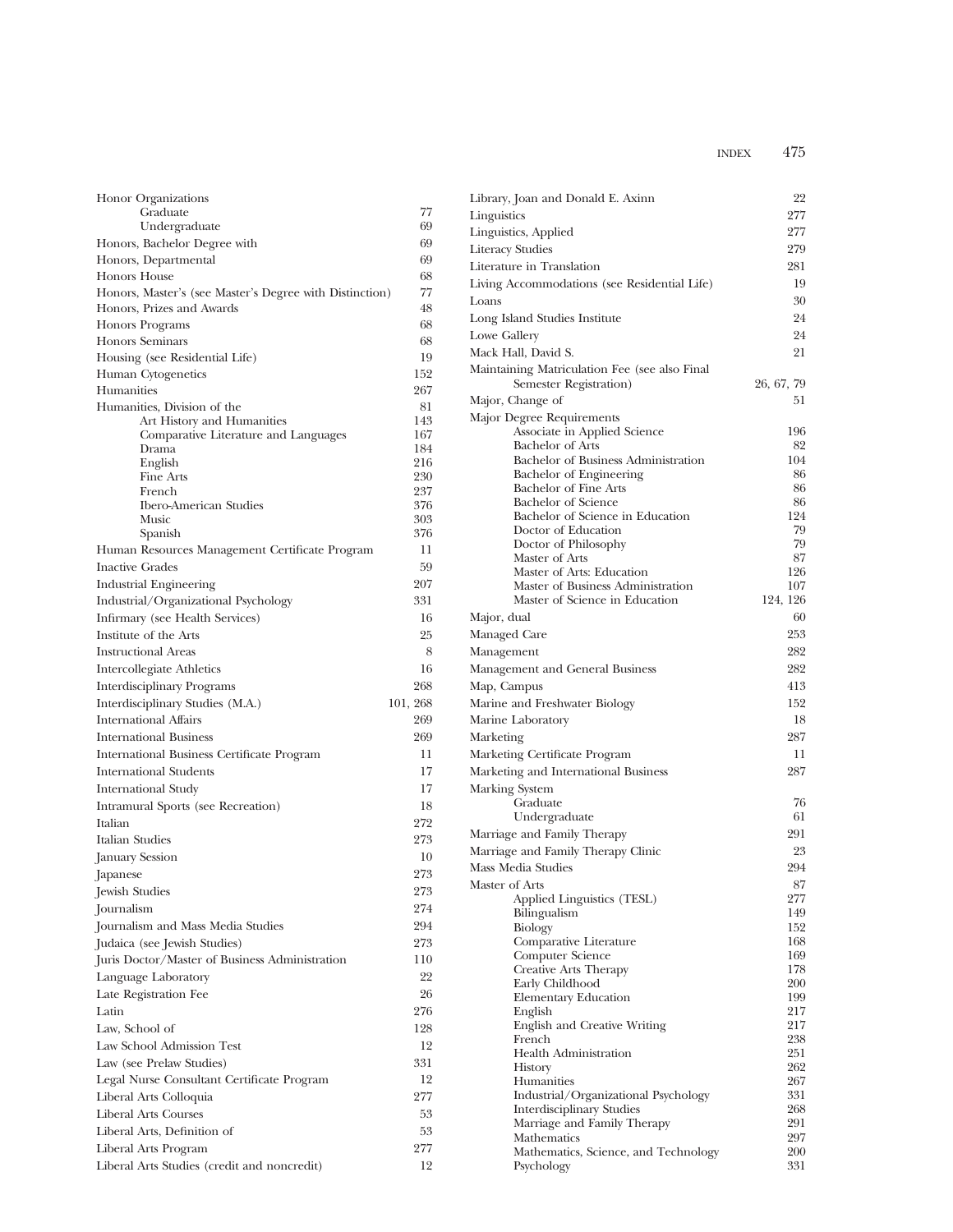| Reading, Language, and Cognition                        |              | 347        |
|---------------------------------------------------------|--------------|------------|
| Secondary Education                                     |              | 367        |
| Spanish                                                 |              | 376<br>383 |
| Special Education<br>Special Program in Early Childhood |              | 200        |
| Speech-Language Audiology or Pathology                  |              | 392        |
| Master of Business Administration                       |              | 107        |
| Thesis Binding Fee                                      |              | 27         |
| Master of Business Administration/Juris Doctor          |              | 110        |
| Master of Professional Studies                          |              | 380        |
| Master of Science                                       | 87, 111, 126 |            |
| Accounting                                              |              | 112        |
| Accounting and Taxation                                 |              | 112        |
| Accounting Information Systems                          |              | 112        |
| <b>Applied Mathematics</b><br>Biology                   |              | 297<br>152 |
| Computer Science                                        |              | 170        |
| <b>Computer Information Systems</b>                     |              | 112        |
| Finance                                                 |              | 113        |
| Gerontology                                             |              | 247        |
| <b>Health Education</b>                                 |              | 252        |
| Human Cytogenetics<br>Human Resources Management        |              | 152<br>113 |
| Marketing Research                                      |              | 113        |
| Physical Education                                      |              | 317        |
| School-Community Psychology                             |              | 332        |
| Taxation                                                |              | 112        |
| Master of Science in Education                          | 124, 126     |            |
| <b>Bilingual Elementary Education</b>                   |              | 199        |
| <b>Bilingual Secondary Education</b><br>Counseling      |              | 366<br>174 |
| Early Childhood Education, PreK-6                       |              | 198        |
| Early Childhood Special Education                       |              | 382        |
| Educational Administration                              |              | 190        |
| Elementary Education PreK-6                             |              | 197        |
| Foundations of Education                                |              | 235        |
| Reading                                                 |              | 346<br>352 |
| Rehabilitation Counseling<br>Secondary Education        |              | 365        |
| Special Education                                       |              | 381        |
| Special Education and Art Therapy                       |              | 382        |
| Teaching of English as a Second Language<br>(TESL)      |              | 366        |
| Master's Degrees, Regulations Governing                 |              | 77         |
| Master's Degree with Distinction                        |              | 77         |
| Master's Essay or Thesis                                |              | 79         |
|                                                         |              | 74         |
| Master's Programs                                       |              |            |
| Mathematics                                             |              | 295        |
| Mathematics, Applied                                    |              | 297        |
| Mathematics Education                                   |              | 363        |
| Mathematics, Science, and Technology                    |              | 200        |
| Matriculated Student                                    |              | 52         |
| Mechanical Engineering                                  |              | 210        |
| Medical Care (see Health Services)                      |              | 16         |
| Medicine (see Premedical Studies)                       |              | 331        |
| Meteorology                                             |              | 301        |
| Middle Income Plan                                      |              | 29         |
| Middle School Extension, grades 5-6                     |              | 368        |
| Middle School Extension, grades 7-9                     |              | 201        |
| Military Science                                        |              | 301        |
| Minor Concentration Requirements                        |              |            |
| <b>Bachelor of Arts</b>                                 |              | 82         |
| Bachelor of Business Administration                     |              | 105        |
| Bachelor of Science                                     |              | 82         |
| Bachelor of Science in Education                        |              | 121        |

| Modern Greek                                      | 303        |
|---------------------------------------------------|------------|
| Music                                             | 303        |
| Music Education                                   | 363        |
| Music Listening Room                              | 25         |
| Musical Organizations                             | 25         |
| Natural Science                                   | 309        |
| Natural Sciences, Mathematics, Engineering        |            |
| and Computer Sciences, Division of the            | 81         |
| Astronomy                                         | 145        |
| Biochemistry                                      | 150        |
| Biology                                           | 150<br>164 |
| Chemistry<br>Computer Science                     | 169        |
| Engineering                                       | 206        |
| <b>Environmental Resources</b>                    | 225        |
| Geology                                           | 243        |
| Mathematics                                       | 295        |
| Meteorology                                       | 301        |
| Natural Science                                   | 309<br>325 |
| Physics<br>Premedical                             | 331        |
| Technology and Public Policy                      | 398        |
| New College of Hofstra                            | 89         |
| New York State Certification                      | 120        |
| New York State Education Department               |            |
| Inventory of Registered Programs                  | 469        |
| New York State Proficiency Examinations           | 56         |
| New York State Tuition Assistance                 | 31         |
| NOAH (New Opportunities at Hofstra)               | 309        |
| Nondegree Study Graduate                          | 73         |
| Nonliberal Arts Courses                           | 53         |
|                                                   |            |
| Nonmatriculated Study<br>Graduate                 | 73         |
| Undergraduate                                     | 57         |
| Numbering System                                  | 53         |
| Off-Campus Education                              | 87, 89     |
| Office of the Dean of Students                    | 15         |
|                                                   | 20         |
| Office of Student Employment                      |            |
| Oral Biology                                      | 152        |
| Orchestra (see Musical Organizations)             | 25         |
| PALS (Program for Academic Learning Skills)       | 18, 130    |
| Paralegal Studies Certificate Program             | 12         |
| Parking                                           | 18         |
| Part-time Studies, Office of                      | 14         |
| Part-Time Study                                   | 10, 57, 73 |
| Pass/D+/D/Fail, Undergraduate                     | 62         |
| Pass/Fail Graduate                                | 76         |
| PEIR (Professionals and Executives in Retirement) | 12         |
| Perkins Loan Program, Federal                     | 30         |
| Permission to Attend from Other Colleges          | 52         |
| Permission to Attend Other Colleges               | 64         |
| PHED (Program for the                             |            |
| Higher Education of the Disabled)                 | 18         |
| Philosophy                                        | 311        |
| Philosophy of Science                             | 314        |
| Physical Education and Sport Sciences             | 314        |
| Physics                                           | 325        |
| <b>Political Science</b>                          | 327        |
|                                                   | 330        |
| Post Baccalaureate Premedical Certificate Program |            |
| Postdoctoral, Psychology                          | 336        |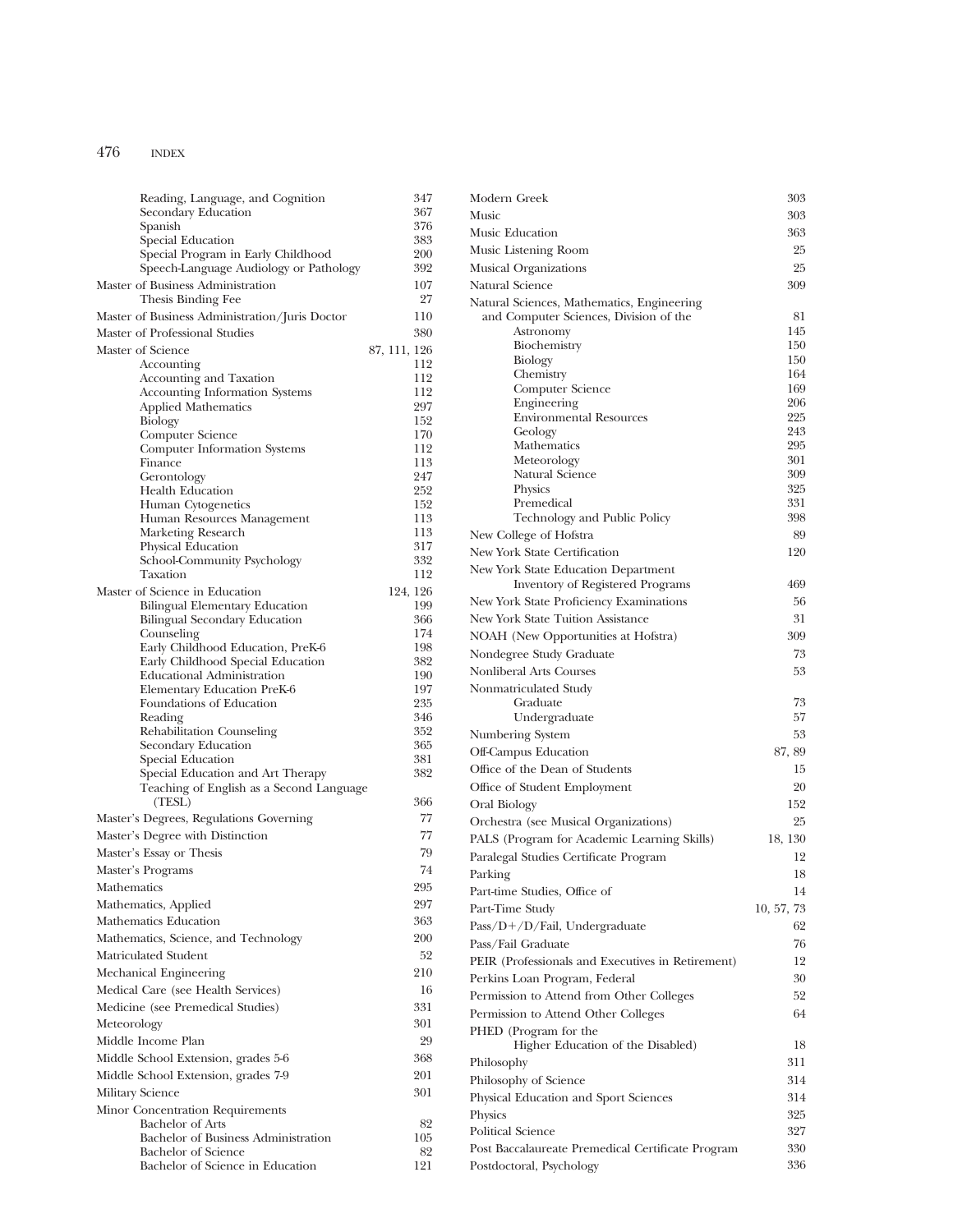| Post-Master's Degree                                                  |            |
|-----------------------------------------------------------------------|------------|
| Family Therapy                                                        | 292        |
| Sex Counseling                                                        | 292        |
| Postsecondary Transition Specialist                                   | 385        |
| Predental Studies (see Premedical Studies)                            | 331        |
| <b>Prelaw Studies</b>                                                 | 330        |
| Premedical, Predental, Preveterinary Medicine Studies                 | 151        |
| Premedical/Prehealth Professional Studies                             | 331        |
| Prior Learning                                                        | 56         |
| Privacy Act                                                           | 54         |
| Private Instruction Fee                                               | 27         |
| Prizes and Awards                                                     | 48         |
| Probation Standards-Undergraduate                                     | 63         |
| Graduate                                                              | 76         |
| Professional Diploma                                                  |            |
| Counseling                                                            | 175        |
| <b>Educational Administration</b>                                     | 190        |
| Managed Care                                                          | 253        |
| Marriage and Family Therapy<br>Reading                                | 291<br>347 |
| Rehabilitation Administration                                         | 350        |
| Special Education                                                     | 384        |
| Professionals and Executives in Retirement (PEIR)                     | 12         |
| Program Change Fee                                                    | 26         |
| Program, Change of                                                    | 63         |
| Program Evaluation                                                    | 357        |
| Program Planning                                                      | 60         |
|                                                                       |            |
| Programs of Study<br>Associate                                        | 196        |
| Bachelor's                                                            | 60         |
| Doctoral                                                              | 79         |
| Master's                                                              | 77         |
| <b>Provisional Courses</b>                                            | 402        |
| Provost's Scholars                                                    | 67         |
| Psychological Evaluation, Research, and Counseling Clinic             | 23         |
| Psychology                                                            | 331        |
| Psy.D. in School-Community Psychology                                 | 334        |
| <b>Public History</b>                                                 | 262        |
| Publishing Studies and Literature                                     | 217        |
| <b>Quantitative Methods</b>                                           | 344        |
| Radio                                                                 | 25         |
| Reading                                                               | 346        |
| Reading/Communications Resource Center                                | 23         |
| Reading/Writing Learning Institute                                    | 23         |
| Readmission                                                           |            |
| Undergraduate                                                         | 59         |
| Graduate                                                              | 74         |
| Records, Availability                                                 | 54         |
| Recreation Program                                                    | 18         |
| Refresher Course (see Repeated Course)                                | 64         |
| Refund Policy (Undergraduate and Graduate)                            | 65         |
| Registration Fee (University Fee)                                     | 26         |
| Registration, Final Semester                                          |            |
| Graduate (see Application for Graduation)                             | 79         |
| Undergraduate                                                         | 67         |
| Regulations Governing Doctoral Programs                               | 79         |
| Regulations Governing Graduate Programs                               | 77         |
| Rehabilitation Administration                                         | 353        |
| Rehabilitation Counseling                                             | 352        |
| Rehabilitation Counseling of Persons with Psychiatric<br>Disabilities | 353        |
|                                                                       |            |

| Religious Studies                                              | 356                      |
|----------------------------------------------------------------|--------------------------|
| Remission of Tuition (see Refund Policy)                       | 65                       |
| <b>Repeated Course</b>                                         | 64                       |
| Requirements for the Major and Minor                           |                          |
| (where applicable) in                                          |                          |
| Associate Degree                                               | 196                      |
| <b>Bachelor of Arts</b><br>Bachelor of Business Administration | 82<br>104                |
| Bachelor of Engineering                                        | 86                       |
| Bachelor of Fine Arts                                          | 86                       |
| <b>Bachelor</b> of Science                                     | 86                       |
| Bachelor of Science in Education                               | 124                      |
| Doctor of Education<br>Doctor of Philosophy                    | 79<br>79                 |
| Doctor of Psychology                                           | 332                      |
| Master of Arts                                                 | 77                       |
| Master of Arts: Education                                      | 126                      |
| Master of Business Administration                              | 107                      |
| Master of Science<br>Master of Science in Education            | 87, 111, 119<br>124, 126 |
| Requirements, University                                       | 66                       |
| Research                                                       | 357                      |
| Reserve Officers Training Corps (ROTC)                         | 301                      |
| Residence Hall Fees                                            | 27                       |
| Residence Halls (see Residential Life)                         | 19                       |
| Residence Requirement                                          | 58                       |
| Respecialization, Postdoctoral Program, Psychology             | 336                      |
| Romance Languages and Literatures                              | 359                      |
| Russian                                                        | 359                      |
| Saturday Classes for Young People                              | 12                       |
| Schedules, Class                                               | 52                       |
| Scholarships (see Financial Aid)                               | 28                       |
| School-Community Psychology                                    | 334                      |
| School Counselor Bilingual Extension                           | 175                      |
| School Health Education                                        | 249                      |
| School of Business, Frank G. Zarb                              | 102                      |
| School of Communication                                        | 115                      |
| School of Education and Allied Human Services                  | 119                      |
| School of Law                                                  | 128                      |
| School for University Studies                                  | 129                      |
| Science Education                                              | 363                      |
| Secondary Education                                            | 360                      |
| Second Bachelor's Degree                                       | 60                       |
| Secretarial and Office Subjects                                | 361                      |
| Semester Hour                                                  | 52                       |
| <b>Senate Committees</b>                                       | 422                      |
| Senior Citizens Tuition                                        | 51                       |
| Services and Facilities                                        | 14                       |
| Sex Counseling                                                 | 292                      |
| Social Sciences, Division of the                               | 81                       |
| Anthropology                                                   | 140                      |
| Economics                                                      | 187                      |
| Geography                                                      | 242                      |
| History<br>Philosophy                                          | 261<br>311               |
| <b>Political Science</b>                                       | 327                      |
| Psychology                                                     | 331                      |
| Sociology                                                      | 372                      |
| Speech-Language-Hearing Sciences                               | 392                      |
| Social Studies Education                                       | 364                      |
| Sociology                                                      | 372                      |
| The Solomon Amendment                                          | 54                       |